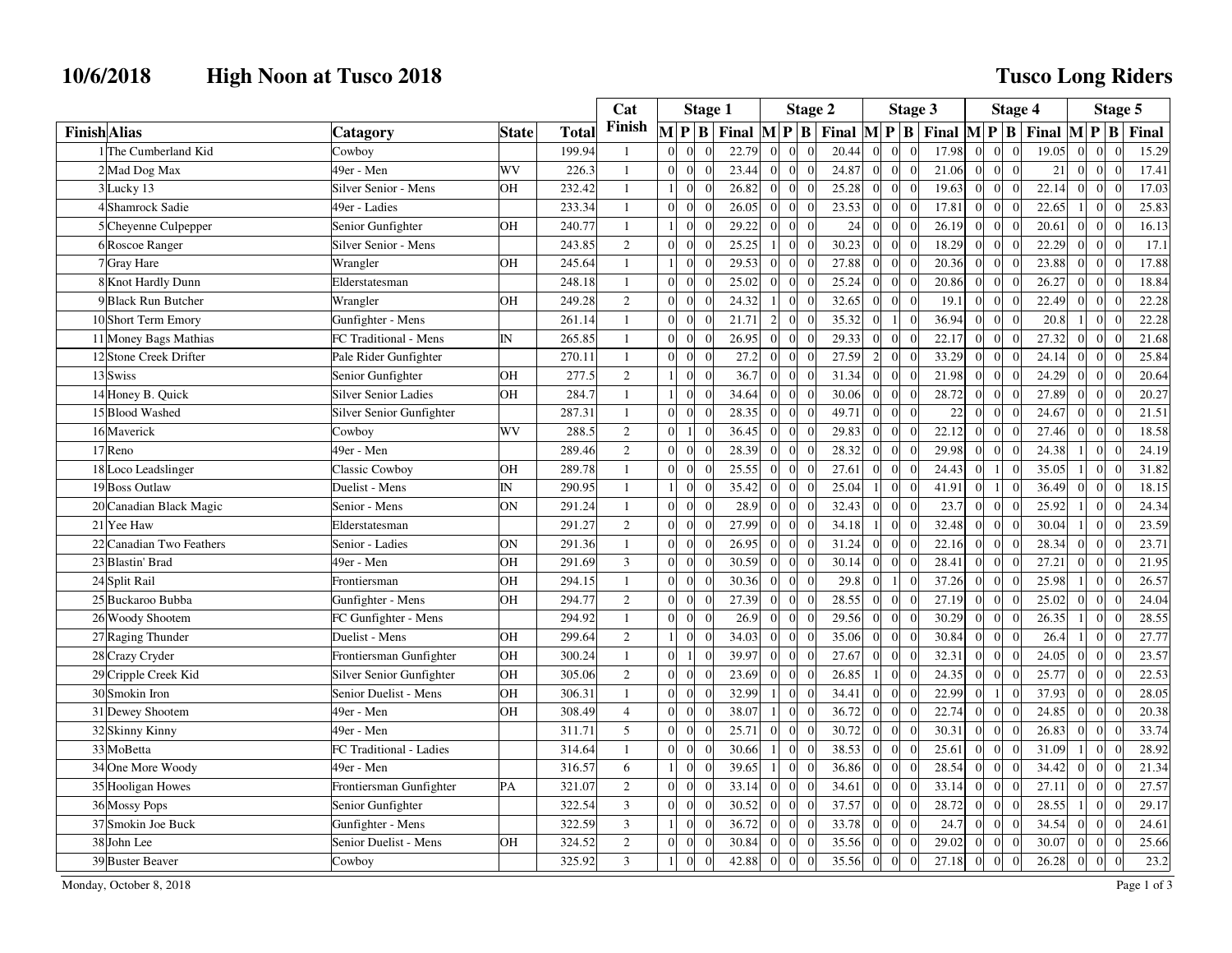## **10/6/2018 High Noon at Tusco 2018**

## **Tusco Long Riders**

|                          |                                |              |                                                  |                  | Stage 6        |                |       | Stage 7         |                                   |       |                |                  | <b>Stage 8</b>                                                                                                             |                                  | <b>Stage 9</b> |                                                       |                  |                                  | <b>Stage 10</b> |
|--------------------------|--------------------------------|--------------|--------------------------------------------------|------------------|----------------|----------------|-------|-----------------|-----------------------------------|-------|----------------|------------------|----------------------------------------------------------------------------------------------------------------------------|----------------------------------|----------------|-------------------------------------------------------|------------------|----------------------------------|-----------------|
| <b>Finish</b> Alias      | <b>Number</b><br>Catagory      | <b>State</b> | $\text{Total} \mathbf{M} \mathbf{P} \mathbf{B} $ |                  |                |                |       |                 |                                   |       |                |                  | Final $\mathbf{M} \mathbf{P} \mathbf{B}$ Final $\mathbf{M} \mathbf{P} \mathbf{B}$ Final $\mathbf{M} \mathbf{P} \mathbf{B}$ |                                  |                | Final $\begin{bmatrix} M & P & B \end{bmatrix}$ Final |                  |                                  |                 |
| 1 The Cumberland Kid     | 27277387 Cowboy                |              | 199.94                                           | $\Omega$         | $\Omega$       | $\Omega$       | 18.03 | $\Omega$        | $\theta$<br>$\Omega$              | 24.87 | $\Omega$       | $\overline{0}$   | $\Omega$<br>21.03                                                                                                          | $\mathbf{0}$<br>$\theta$         | $\Omega$       | 20.19                                                 | $\Omega$         | $\Omega$<br>$\Omega$             | 20.27           |
| 2 Mad Dog Max            | 92788 49er - Men               | WV           | 226.3                                            | $\mathbf{0}$     | $\overline{0}$ | $\sqrt{ }$     | 22.25 | $\overline{0}$  | $\overline{0}$<br>$\overline{0}$  | 28.45 | $\Omega$       | $\boldsymbol{0}$ | 23.8<br>$\theta$                                                                                                           | $\mathbf{0}$<br>$\overline{0}$   | $\overline{0}$ | 23.15                                                 | $\overline{0}$   | $\overline{0}$<br>$\Omega$       | 20.87           |
| 3 Lucky 13               | 101057 Silver Senior - Mens    | OН           | 232.42                                           | $\theta$         | $\Omega$       | $\Omega$       | 21.6  | $\overline{0}$  | $\overline{0}$<br>$\overline{0}$  | 30.4  | $\Omega$       | $\overline{0}$   | 24.15<br>$\Omega$                                                                                                          | $\overline{0}$<br>$\Omega$       | $\Omega$       | 21.69                                                 | $\overline{0}$   | $\overline{0}$<br>$\Omega$       | 23.68           |
| 4 Shamrock Sadie         | 78511 49er - Ladies            |              | 233.34                                           | $\overline{0}$   | $\Omega$       | $\sqrt{ }$     | 19.07 | $\overline{0}$  | $\overline{0}$<br>$\overline{0}$  | 33.9  | $\Omega$       | $\overline{0}$   | 22.41<br>$\Omega$                                                                                                          | $\overline{0}$<br>$\Omega$       | $\Omega$       | 21.39                                                 | $\Omega$         | $\Omega$<br>$\Omega$             | 20.7            |
| 5 Cheyenne Culpepper     | 32827 Senior Gunfighter        | OН           | 240.77                                           | $\mathbf{1}$     | $\overline{0}$ | $\Omega$       | 29.02 | $\overline{0}$  | $\vert$ 0<br>$\overline{0}$       | 24.73 | $\Omega$       | $\theta$         | 22.67                                                                                                                      | $\overline{0}$<br>$\epsilon$     | $\Omega$       | 20.8                                                  |                  | $\Omega$<br>$\Omega$             | 27.4            |
| 6 Roscoe Ranger          | 98627 Silver Senior - Mens     |              | 243.85                                           | $\Omega$         | $\Omega$       | $\sqrt{ }$     | 19.77 | 1 <sup>1</sup>  | $\Omega$<br>$\Omega$              | 35.31 | $\Omega$       | $\theta$         | 23.22<br>$\Omega$                                                                                                          | $\Omega$<br>$\Omega$             | $\Omega$       | 24.89                                                 | $\Omega$         | $\Omega$<br>$\Omega$             | 27.5            |
| 7 Gray Hare              | 20821 Wrangler                 | OН           | 245.64                                           | $\mathbf{0}$     | $\overline{0}$ | $\bigcap$      | 23.04 | $\overline{0}$  | $\overline{0}$<br>$\vert 0 \vert$ | 31.03 | $\Omega$       | $\boldsymbol{0}$ | 24.58                                                                                                                      | $\boldsymbol{0}$<br>$\epsilon$   | $\Omega$       | 24.65                                                 | $\boldsymbol{0}$ | $\overline{0}$<br>$\Omega$       | 22.81           |
| 8 Knot Hardly Dunn       | 43113 Elderstatesman           |              | 248.18                                           | $\overline{0}$   | $\overline{0}$ | $\Omega$       | 22.25 | $\mathbf{0}$    | $\overline{0}$<br>$\overline{0}$  | 36.09 |                | $\boldsymbol{0}$ | 25.21                                                                                                                      | $\mathbf{0}$<br>$\sqrt{ }$       | $\Omega$       | 24.54                                                 | $\overline{0}$   | $\overline{0}$<br>$\overline{0}$ | 23.86           |
| 9 Black Run Butcher      | 97216 Wrangler                 | OН           | 249.28                                           | $\overline{0}$   | $\overline{0}$ | $\sqrt{ }$     | 21.18 | $\overline{0}$  | $\overline{0}$<br>$\overline{0}$  | 33.19 | $\Omega$       | $\overline{0}$   | 21.97<br>$\Omega$                                                                                                          | $\overline{0}$<br>$\Omega$       | $\Omega$       | 29.8                                                  | $\overline{0}$   | $\overline{0}$<br>$\overline{0}$ | 22.3            |
| 10 Short Term Emory      | 95635 Gunfighter - Mens        |              | 261.14                                           | $\overline{0}$   | $\overline{0}$ | $\Omega$       | 19.61 | $\vert 0 \vert$ | $\vert 0 \vert$<br>$\overline{0}$ | 28.49 | $\Omega$       | $\boldsymbol{0}$ | 22.22                                                                                                                      | $\overline{0}$                   |                | 26.77                                                 | $\mathbf{1}$     | $\overline{0}$<br>$\overline{0}$ | 27              |
| 11 Money Bags Mathias    | 96510 FC Traditional - Mens    | IN           | 265.85                                           | $\overline{0}$   | $\Omega$       | $\Omega$       | 22.61 | $\overline{0}$  | $\overline{0}$<br>$\overline{0}$  | 35.53 |                | $\overline{0}$   | 27.91                                                                                                                      | $\overline{0}$<br>$\sqrt{ }$     |                | 27.42                                                 | $\boldsymbol{0}$ | $\overline{0}$<br>$\Omega$       | 24.93           |
| 12 Stone Creek Drifter   | 58853 Pale Rider Gunfighter    |              | 270.11                                           | $\overline{0}$   | $\overline{0}$ | $\overline{0}$ | 25.17 | $\overline{0}$  | $\overline{0}$<br>$\overline{0}$  | 32.7  | $\overline{0}$ | $\boldsymbol{0}$ | 23.25<br>$\Omega$                                                                                                          | $\overline{0}$<br>$\overline{0}$ | $\Omega$       | 24.11                                                 | $\mathbf{0}$     | $\overline{0}$<br>$\overline{0}$ | 26.82           |
| 13 Swiss                 | 13622 Senior Gunfighter        | OН           | 277.5                                            | $\boldsymbol{0}$ | $\overline{0}$ | $\Omega$       | 26.78 | $\overline{0}$  | $\overline{0}$<br>$\overline{0}$  | 31.46 | $\Omega$       | $\boldsymbol{0}$ | 26.83<br>$\Omega$                                                                                                          | $\overline{0}$<br>$\mathcal{C}$  | $\Omega$       | 26.48                                                 | $\mathbf{1}$     | $\overline{0}$<br>$\theta$       | 31              |
| 14 Honey B. Quick        | 47009 Silver Senior Ladies     | OН           | 284.7                                            | $\overline{0}$   | $\Omega$       | $\Omega$       | 26.13 | $\overline{0}$  | $\overline{0}$<br>$\overline{0}$  | 33.55 | $\Omega$       | $\overline{0}$   | 28.62<br>$\Omega$                                                                                                          | $\overline{0}$<br>$\Omega$       | $\Omega$       | 29.43                                                 | $\overline{0}$   | $\overline{0}$<br>$\theta$       | 25.39           |
| 15 Blood Washed          | 79269 Silver Senior Gunfighter |              | 287.31                                           | $\theta$         | $\overline{0}$ | $\bigcap$      | 24.86 | $\overline{0}$  | $\overline{0}$<br>$\overline{0}$  | 34.3  | $\Omega$       | $\boldsymbol{0}$ | 28.41                                                                                                                      | $\mathbf{0}$<br>$\Omega$         |                | 26.28                                                 | $\overline{0}$   | $\overline{0}$                   | 27.22           |
| 16 Maverick              | 92789 Cowboy                   | WV           | 288.5                                            | $\mathbf{0}$     | $\Omega$       | $\sqrt{ }$     | 22.31 | 1               | $\overline{0}$<br>$\vert$ 0       | 40.9  |                | $\overline{0}$   | 31.05                                                                                                                      | $\overline{0}$<br>$\Omega$       |                | 29.76                                                 | $\overline{0}$   | $\overline{0}$<br>$\Omega$       | 30.04           |
| 17 Reno                  | 7696349er - Men                |              | 289.46                                           | $\mathbf{1}$     | $\overline{0}$ | $\Omega$       | 27.34 | $\vert$ 0       | $\overline{0}$<br>$\overline{0}$  | 32.61 | $\overline{2}$ | $\overline{0}$   | 34.37<br>$\Omega$                                                                                                          | $\overline{0}$<br>$\Omega$       | $\Omega$       | 27.13                                                 | $\overline{0}$   | $\overline{0}$<br>$\Omega$       | 32.75           |
| 18 Loco Leadslinger      | 66868 Classic Cowboy           | OН           | 289.78                                           | $\mathbf{0}$     | $\overline{0}$ | $\sqrt{ }$     | 26.44 | $\overline{0}$  | $\overline{0}$<br>$\overline{0}$  | 32.41 |                | $\boldsymbol{0}$ | 34.57                                                                                                                      | $\overline{0}$<br>$\Omega$       |                | 27.69                                                 | $\boldsymbol{0}$ | $\overline{0}$                   | 24.21           |
| 19 Boss Outlaw           | 71947 Duelist - Mens           | IN           | 290.95                                           | $\overline{0}$   | $\Omega$       | $\sqrt{ }$     | 21.33 | $\vert$         | $\Omega$<br>$\overline{0}$        | 38.11 | $\Omega$       | $\overline{0}$   | $\Omega$<br>22.66                                                                                                          | $\Omega$<br>$\epsilon$           | $\Omega$       | 23.11                                                 | $\mathbf{1}$     | $\overline{0}$<br>$\Omega$       | 28.73           |
| 20 Canadian Black Magic  | 70783 Senior - Mens            | ON           | 291.24                                           | $\theta$         | $\Omega$       | $\bigcap$      | 30.95 | $\overline{0}$  | $\overline{0}$<br>$\vert$ 0       | 36.66 | $\Omega$       | $\overline{0}$   | 29.29                                                                                                                      | $\overline{0}$<br>$\epsilon$     | $\theta$       | 28.6                                                  | $\Omega$         | $\overline{0}$<br>$\Omega$       | 30.45           |
| 21 Yee Haw               | 25349 Elderstatesman           |              | 291.27                                           | $\theta$         | $\overline{0}$ | $\Omega$       | 22.76 | $\overline{0}$  | $\vert$ 0<br>$\overline{0}$       | 41.69 | $\Omega$       | $\theta$         | 26.54                                                                                                                      | $\overline{0}$<br>$\Omega$       | $\Omega$       | 25.61                                                 | $\overline{0}$   | $\overline{0}$<br>$\Omega$       | 26.39           |
| 22 Canadian Two Feathers | 70784 Senior - Ladies          | ON           | 291.36                                           | $\theta$         | $\Omega$       | $\Omega$       | 25.97 | $\Omega$        | $\theta$<br>$\Omega$              | 37.46 | $\Omega$       | $\overline{0}$   | 36.12<br>$\Omega$                                                                                                          | $\theta$<br>$\Omega$             | $\Omega$       | 29.73                                                 | $\overline{0}$   | $\Omega$<br>$\Omega$             | 29.68           |
| 23 Blastin' Brad         | 9094249er - Men                | OН           | 291.69                                           | $\overline{0}$   | $\overline{0}$ | $\Omega$       | 25.79 | $\overline{0}$  | $\overline{0}$<br>$\overline{0}$  | 35.1  | $\Omega$       | $\boldsymbol{0}$ | 38.07<br>$\Omega$                                                                                                          | $\overline{0}$<br>$\mathbf{0}$   | $\Omega$       | 28.04                                                 | $\overline{0}$   | $\overline{0}$                   | 26.39           |
| 24 Split Rail            | 24707 Frontiersman             | OН           | 294.15                                           | $\boldsymbol{0}$ | $\Omega$       | $\Omega$       | 25.76 | $\overline{0}$  | $\overline{0}$<br>$\overline{0}$  | 32.83 | $\Omega$       | $\boldsymbol{0}$ | 27.23<br>$\Omega$                                                                                                          | $\overline{0}$<br>$\epsilon$     | $\Omega$       | 26.49                                                 | $\mathbf{1}$     | $\overline{0}$<br>$\Omega$       | 31.87           |
| 25 Buckaroo Bubba        | 66861 Gunfighter - Mens        | OН           | 294.77                                           | $\overline{0}$   | $\overline{0}$ | $\Omega$       | 26.54 | $\vert 0 \vert$ | $\overline{0}$<br>$\overline{0}$  | 39.88 | $\Omega$       | $\mathbf{0}$     | 34.18<br>$\Omega$                                                                                                          | $\overline{0}$<br>$\Omega$       | $\Omega$       | 28.74                                                 | $\overline{0}$   | $\overline{0}$<br>$\Omega$       | 33.24           |
| 26 Woody Shootem         | 24816 FC Gunfighter - Mens     |              | 294.92                                           | $\theta$         | $\overline{0}$ | $\Omega$       | 24.42 | $\overline{0}$  | $\overline{0}$<br>$\overline{0}$  | 35.39 |                | $\boldsymbol{0}$ | 33.14                                                                                                                      | $\overline{0}$<br>$\epsilon$     |                | 29.29                                                 | $\overline{0}$   | $\overline{0}$                   | 31.03           |
| 27 Raging Thunder        | 101037 Duelist - Mens          | OН           | 299.64                                           | $\overline{0}$   | $\Omega$       | $\sqrt{ }$     | 26.85 | $\overline{0}$  | $\overline{0}$<br>$\overline{0}$  | 35.2  | $\Omega$       | $\overline{0}$   | 27.92<br>$\Omega$                                                                                                          | $\overline{0}$<br>$\Omega$       | $\theta$       | 28.85                                                 | $\boldsymbol{0}$ | $\overline{0}$<br>$\Omega$       | 26.72           |
| 28 Crazy Cryder          | 88986 Frontiersman Gunfighter  | OН           | 300.24                                           | $\mathbf{0}$     | $\overline{0}$ | $\overline{0}$ | 24.25 | $\overline{0}$  | $\overline{0}$<br>$\overline{0}$  | 39.69 |                | $\boldsymbol{0}$ | 32.89<br>$\Omega$                                                                                                          | $\mathbf{0}$<br>$\mathcal{C}$    | $\overline{0}$ | 26.42                                                 | $\boldsymbol{0}$ | $\overline{0}$                   | 29.42           |
| 29 Cripple Creek Kid     | 10614 Silver Senior Gunfighter | OН           | 305.06                                           | $\mathbf{0}$     | $\overline{0}$ | $\Omega$       | 27.71 | 3 <sup>1</sup>  | $\overline{0}$<br>$\overline{0}$  | 44.95 | $\overline{2}$ | $\boldsymbol{0}$ | 43.62<br>$\Omega$                                                                                                          | $\mathbf{0}$<br>$\Omega$         | $\Omega$       | 28.56                                                 | $\overline{0}$   | $\overline{0}$<br>$\Omega$       | 37.03           |
| 30 Smokin Iron           | 22149 Senior Duelist - Mens    | OН           | 306.31                                           | $\overline{0}$   | $\Omega$       | $\sqrt{ }$     | 23.52 | $\overline{0}$  | $\overline{0}$<br>$\overline{0}$  | 36.2  | $\Omega$       | $\boldsymbol{0}$ | 33.66<br>$\Omega$                                                                                                          | $\overline{0}$<br>$\sqrt{ }$     | $\Omega$       | 26.63                                                 | $\overline{0}$   | $\overline{0}$<br>$\Omega$       | 29.93           |
| 31 Dewey Shootem         | 90355 49er - Men               | OН           | 308.49                                           | $\theta$         | $\overline{0}$ | $\bigcap$      | 22.11 | 1 <sup>1</sup>  | $\overline{0}$<br>$\overline{0}$  | 37.57 | 3              | $\boldsymbol{0}$ | 54.79                                                                                                                      | $\theta$<br>$\Omega$             |                | 25.7                                                  | $\overline{0}$   | $\overline{0}$                   | 25.56           |
| 32 Skinny Kinny          | 27277411 49er - Men            |              | 311.71                                           | $\overline{0}$   | $\Omega$       | $\Omega$       | 33.84 | $\vert 0 \vert$ | $\overline{0}$<br>$\overline{0}$  | 39.04 | $\Omega$       | $\overline{0}$   | 29.85                                                                                                                      | $\overline{0}$                   | $\Omega$       | 32.63                                                 | $\overline{0}$   | $\overline{0}$<br>$\Omega$       | 29.04           |
| 33 MoBetta               | 98793 FC Traditional - Ladies  |              | 314.64                                           | -1               | $\overline{0}$ | $\Omega$       | 33.74 | $\overline{0}$  | $\overline{0}$<br>$\overline{0}$  | 39.46 | $\Omega$       | $\overline{0}$   | 28.69<br>$\Omega$                                                                                                          | $\overline{0}$<br>$\Omega$       | $\Omega$       | 28.74                                                 | $\overline{0}$   | $\overline{0}$<br>$\Omega$       | 29.2            |
| 34 One More Woody        | 99148 49er - Men               |              | 316.57                                           | $\mathbf{0}$     | $\overline{0}$ | $\Omega$       | 27.07 | $\overline{0}$  | $\overline{0}$<br>$\overline{0}$  | 38.49 | $\Omega$       | $\boldsymbol{0}$ | 28.07<br>$\Omega$                                                                                                          | $\overline{0}$<br>$\epsilon$     | $\Omega$       | 29.84                                                 | $\overline{0}$   | $\overline{0}$<br>$\Omega$       | 32.29           |
| 35 Hooligan Howes        | 88409 Frontiersman Gunfighter  | PA           | 321.07                                           | $\overline{0}$   | $\Omega$       | $\sqrt{ }$     | 25.82 | $\overline{0}$  | $\overline{0}$<br>$\overline{0}$  | 43.54 | $\Omega$       | $\mathbf{0}$     | $\Omega$<br>35.28                                                                                                          | $\Omega$<br>$\sqrt{ }$           | $\Omega$       | 30.82                                                 | $\overline{0}$   | $\overline{0}$<br>$\Omega$       | 30.04           |
| 36 Mossy Pops            | 86439 Senior Gunfighter        |              | 322.54                                           | $\theta$         | $\Omega$       | $\Omega$       | 37.03 | $\overline{0}$  | $\overline{0}$<br>$\overline{0}$  | 39.5  | $\Omega$       | $\overline{0}$   | 31.74<br>$\Omega$                                                                                                          | $\overline{0}$<br>$\epsilon$     | $\theta$       | 30.55                                                 | $\overline{0}$   | $\Omega$                         | 29.19           |
| 37 Smokin Joe Buck       | 93453 Gunfighter - Mens        |              | 322.59                                           | $\mathbf{0}$     | $\Omega$       | $\Omega$       | 27.36 | $\overline{0}$  | $\Omega$<br>$\overline{0}$        | 38.01 | $\Omega$       | $\boldsymbol{0}$ | 31.65                                                                                                                      | $\Omega$                         | $\Omega$       | 41.44                                                 | $\overline{0}$   | $\Omega$                         | 29.78           |
| 38 John Lee              | 33226 Senior Duelist - Mens    | OН           | 324.52                                           | $\mathbf{0}$     | $\Omega$       | $\Omega$       | 28.13 | $\vert 0 \vert$ | $\overline{0}$<br>$\Omega$        | 44.73 | $\Omega$       | $\boldsymbol{0}$ | 37.33<br>$\Omega$                                                                                                          | $\Omega$<br>$\Omega$             | $\theta$       | 32.3                                                  | $\mathbf{0}$     | $\Omega$<br>$\Omega$             | 30.88           |
| 39 Buster Beaver         | 105729 Cowboy                  |              | 325.92                                           | $\mathbf{0}$     | $\overline{0}$ | $\sqrt{ }$     | 25.63 | $\overline{0}$  | $\overline{0}$<br>$\vert 0 \vert$ | 47.77 | $\overline{2}$ | $\boldsymbol{0}$ | 39.32<br>$\theta$                                                                                                          | $\mathbf{0}$<br>$\overline{0}$   | $\overline{0}$ | 29.01                                                 | $\mathbf{0}$     | $\overline{0}$<br>$\Omega$       | 29.09           |

Monday, October 8, 2018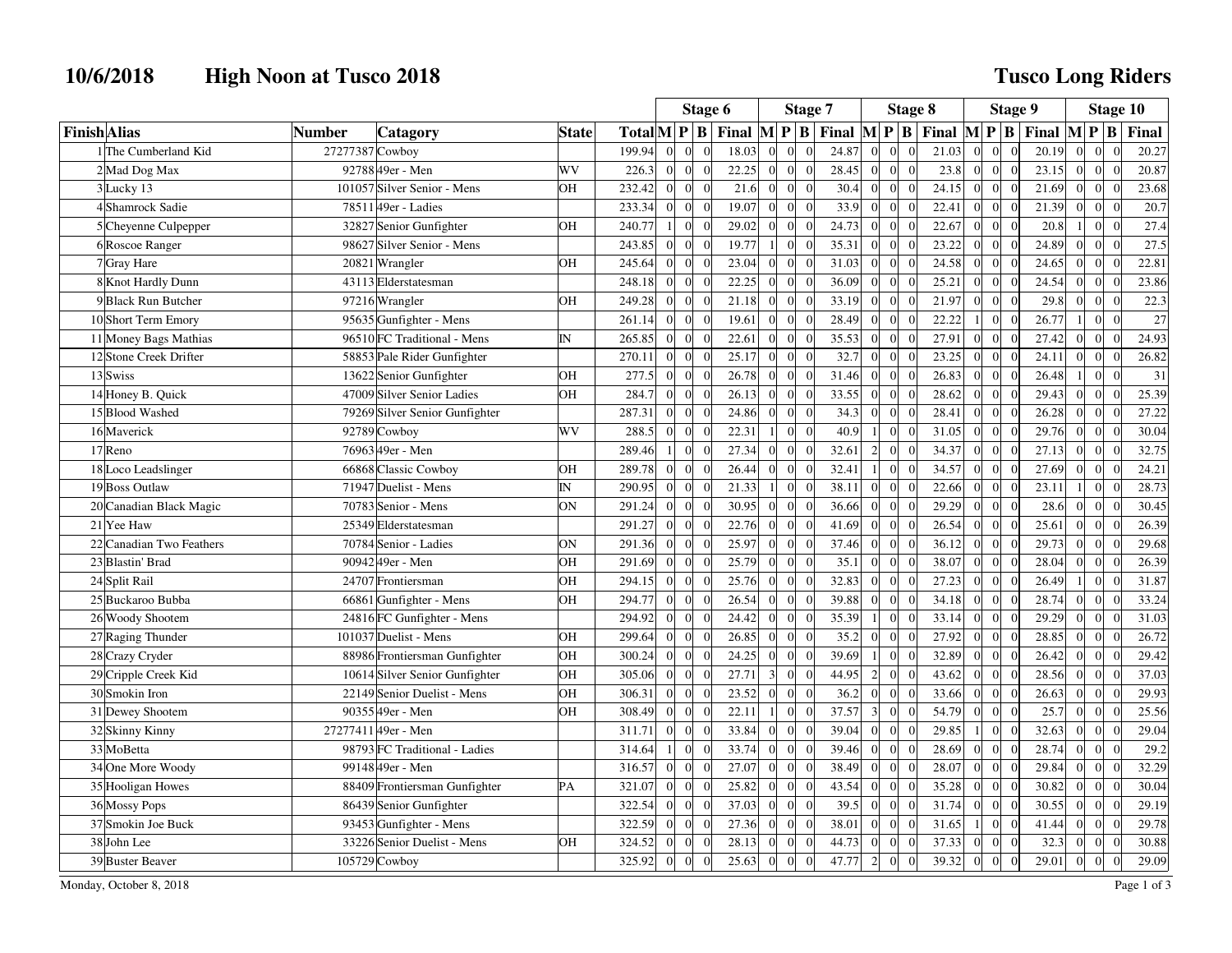|                         |                          |              |              | Cat            |                                    | <b>Stage 1</b>                     |                                             |                  | <b>Stage 2</b>               |       |                                    |                | Stage 3                                                                                                                               |                | <b>Stage 4</b>                     |                                             |                |                | Stage 5                 |
|-------------------------|--------------------------|--------------|--------------|----------------|------------------------------------|------------------------------------|---------------------------------------------|------------------|------------------------------|-------|------------------------------------|----------------|---------------------------------------------------------------------------------------------------------------------------------------|----------------|------------------------------------|---------------------------------------------|----------------|----------------|-------------------------|
| <b>Finish Alias</b>     | Catagory                 | <b>State</b> | <b>Total</b> | Finish         | $\mathbf{M} \mathbf{P} \mathbf{B}$ |                                    | Final $\left  M \right  P \left  B \right $ |                  |                              |       |                                    |                | Final $\left \mathbf{M}\right  \mathbf{P} \left \mathbf{B}\right $ Final $\left \mathbf{M}\right  \mathbf{P} \left \mathbf{B}\right $ |                |                                    | Final $\left  M \right  P \left  B \right $ |                |                | Final                   |
| 40 Loquacious Loner     | FC Gunfighter - Mens     |              | 327.65       | $\overline{2}$ | $\Omega$                           | $\boldsymbol{0}$                   | 31.98                                       | $\Omega$         |                              | 36.34 | $\boldsymbol{0}$                   |                | 39.75                                                                                                                                 | $\Omega$       | $\boldsymbol{0}$                   | 32.21                                       | $\Omega$       | $\mathbf{0}$   | 29.68<br>$\Omega$       |
| 41 Phil M. Withlead     | Elderstatesman           | OH           | 330.32       | 3              | $\Omega$                           | $\mathbf{0}$                       | 31.73                                       | $\overline{0}$   | $\Omega$<br>$\Omega$         | 35.03 | $\overline{0}$<br>$\overline{0}$   | $\overline{0}$ | 27.75                                                                                                                                 | $\Omega$       | $\overline{0}$<br>$\Omega$         | 33.32                                       | $\theta$       | $\overline{0}$ | 24.91<br>$\overline{0}$ |
| 42 Blue Eyed Drifter    | 'B" Western - Mens       |              | 331.54       | $\mathbf{1}$   | $\mathfrak{Z}$                     | $\boldsymbol{0}$<br>$\Omega$       | 41.47                                       | $\Omega$         | $\Omega$<br>$\Omega$         | 32.95 | $\boldsymbol{0}$<br>$\Omega$       | $\Omega$       | 22.86                                                                                                                                 | $\Omega$       | $\theta$<br>$\Omega$               | 29.13                                       | $\mathcal{D}$  | $\overline{0}$ | $\Omega$<br>34.8        |
| 43 N.A. Custer          | 'B" Western - Mens       | PA           | 333.13       | 2              | $\overline{0}$                     | $\mathbf{0}$<br>$\overline{0}$     | 30.25                                       | $\overline{0}$   | $\Omega$                     | 32.68 | $\boldsymbol{0}$<br>$\overline{0}$ | $\Omega$       | 26.59                                                                                                                                 | $\Omega$       | -1<br>$\Omega$                     | 37.3                                        | $\overline{0}$ | $\overline{0}$ | 23.8<br>$\overline{0}$  |
| 44 Sixgun Seamus        | Classic Cowboy           | <b>OH</b>    | 336.15       | $\mathbf{2}$   | $\Omega$                           | $\mathbf{0}$                       | 45.87                                       | $\Omega$         | $\sqrt{ }$                   | 33.48 | $\boldsymbol{0}$<br>$\Omega$       | $\Omega$       | 23.42                                                                                                                                 | $\mathcal{D}$  | $\overline{0}$<br>$\Omega$         | 37.63                                       |                | $\mathbf{0}$   | 28.52<br>$\Omega$       |
| 45 Swiftwater Jack      | Cattlebaron              | OH           | 344.41       | $\mathbf{1}$   | $\Omega$                           |                                    | 44.68                                       | $\overline{0}$   | $\sqrt{ }$<br>$\Omega$       | 35.12 | $\overline{0}$<br>$\overline{0}$   | $\Omega$       | 32.75                                                                                                                                 | $\overline{0}$ | $\boldsymbol{0}$                   | 32.91                                       | $\Omega$       | $\overline{0}$ | 27.82                   |
| 46 Rayl Gun             | Lady Wrangler            |              | 347.03       | $\mathbf{1}$   | $\vert$                            | $\mathbf{0}$<br>$\Omega$           | 34.42                                       | $\overline{1}$   | $\overline{0}$<br>$\Omega$   | 39.45 | $\mathbf{0}$<br>$\overline{0}$     | $\overline{0}$ | 28.28                                                                                                                                 | $\overline{0}$ | $\mathbf{0}$<br>$\Omega$           | 31.28                                       | $\overline{0}$ | $\overline{0}$ | $\overline{0}$<br>24.41 |
| 47 Bo Darlin'           | 49er - Ladies            |              | 347.2        | $\overline{c}$ | $\Omega$                           | $\boldsymbol{0}$                   | 31.49                                       |                  |                              | 38.09 | $\boldsymbol{0}$<br>$\Omega$       | $\Omega$       | 31.42                                                                                                                                 |                | $\overline{0}$                     | 40.55                                       | $\theta$       | $\overline{0}$ | 23.9<br>$\Omega$        |
| 48 Shotgun Chavezz      | Cattlebaron              | OH           | 351.2        | $\overline{2}$ | $\Omega$                           | $\mathbf{0}$                       | 34.04                                       | $\overline{0}$   | $\Omega$<br>$\Omega$         | 38.6  | $\vert 0 \vert$<br>$\overline{0}$  | $\overline{0}$ | 30.03                                                                                                                                 | $\Omega$       | $\mathbf{0}$<br>$\Omega$           | 31.31                                       | $\overline{0}$ | $\overline{0}$ | 25.03<br>$\overline{0}$ |
| 49 Wilbur Green Rexroat | Silver Senior Gunfighter |              | 352.49       | $\overline{3}$ | $\Omega$                           | $\mathbf{0}$                       | 32.76                                       |                  | $\Omega$<br>$\Omega$         | 43.52 | $\overline{0}$<br>$\Omega$         | $\Omega$       | 28.78                                                                                                                                 | $\Omega$       | $\overline{0}$<br>$\Omega$         | 39.42                                       |                | $\overline{0}$ | 32.8<br>$\Omega$        |
| 50 Hershey Barr         | Senior - Mens            | OH           | 352.92       | $\overline{2}$ | $\overline{0}$                     | $\mathbf{0}$<br>$\overline{0}$     | 33.84                                       | $\overline{0}$   | $\bigcap$<br>$\Omega$        | 37.42 | $\boldsymbol{0}$<br>$\overline{0}$ | $\overline{0}$ | 32.88                                                                                                                                 | $\overline{0}$ | $\boldsymbol{0}$<br>$\Omega$       | 34.92                                       | $\overline{0}$ | $\overline{0}$ | 30.94<br>$\overline{0}$ |
| 51 Ropeburn Wright      | Cowboy                   |              | 353.08       | $\overline{4}$ |                                    | $\mathbf{0}$                       | 42.17                                       | $\Omega$         | $\Omega$                     | 43.84 | $\overline{0}$<br>$\Omega$         | $\Omega$       | 29.86                                                                                                                                 | $\Omega$       | $\theta$<br>$\Omega$               | 34.02                                       | $\Omega$       | $\overline{0}$ | 31.12<br>$\Omega$       |
| 52 Broke N West         | Silver Senior - Mens     |              | 360.03       | $\mathfrak{Z}$ | $\overline{0}$                     | $\boldsymbol{0}$                   | 36.84                                       | $\overline{1}$   | $\sqrt{ }$<br>$\Omega$       | 43.12 | $\overline{0}$<br>$\overline{0}$   | $\overline{0}$ | 30.52                                                                                                                                 | $\overline{0}$ | $\boldsymbol{0}$                   | 35.13                                       | $\theta$       | $\mathbf{0}$   | 26.68<br>$\Omega$       |
| 53 R.S. Dancer          | Senior Gunfighter        | OH           | 361.61       | $\overline{4}$ | $\Omega$                           | $\mathbf{0}$<br>$\Omega$           | 32.71                                       | $\overline{2}$   | $\Omega$<br>$\sqrt{ }$       | 44.19 | $\theta$<br>$\mathbf{1}$           | $\Omega$       | 33.82                                                                                                                                 | $\Omega$       | $\mathbf{0}$<br>$\Omega$           | 29                                          | $\Omega$       | $\overline{0}$ | 24.97<br>$\Omega$       |
| 54 Ole Rattlesnake      | Pale Rider Gunfighter    | OH           | 369.79       | $\sqrt{2}$     | $\mathbf{0}$                       | $\boldsymbol{0}$                   | 34.75                                       | $\boldsymbol{0}$ |                              | 39.32 | $\overline{0}$                     | $\Omega$       | 33.93                                                                                                                                 | $\overline{0}$ | $\boldsymbol{0}$<br>$\Omega$       | 39.49                                       | $\overline{0}$ | $\mathbf{0}$   | 32.84<br>$\overline{0}$ |
| 55 Moosetracks          | Duelist - Mens           | OH           | 370.5        | $\overline{3}$ | $\Omega$                           | $\mathbf{0}$<br>$\Omega$           | 35.73                                       | $\Omega$         | $\sqrt{ }$<br>$\Omega$       | 41.23 | $\overline{0}$<br>$\overline{0}$   | $\Omega$       | 32.48                                                                                                                                 | $\Omega$       | $\mathbf{0}$<br>$\theta$           | 33.75                                       | $\Omega$       | $\overline{0}$ | 26.93<br>$\Omega$       |
| 56 Long Shot Seth       | Cowboy                   |              | 371.48       | 5              |                                    | $\boldsymbol{0}$                   | 25.88                                       | $\Omega$         | $\sqrt{ }$<br>$\Omega$       | 22.02 | $\boldsymbol{0}$<br>$\Omega$       | $\theta$       | 21.85                                                                                                                                 | $\Omega$       | $\overline{1}$<br>$\Omega$         | 30.37                                       |                | $\mathbf{0}$   | 20.27<br>$\Omega$       |
| 57 Digger               | FC Duelist - Mens        |              | 373.32       | $\mathbf{1}$   | $\overline{0}$                     | $\boldsymbol{0}$<br>$\Omega$       | 34.89                                       | $\overline{0}$   | $\sqrt{ }$<br>$\Omega$       | 35.04 | $\boldsymbol{0}$<br>$\overline{0}$ | $\overline{0}$ | 32.23                                                                                                                                 | $\overline{0}$ | $\mathbf{0}$<br>$\Omega$           | 35.89                                       | $\overline{0}$ | $\overline{0}$ | 26.27<br>$\theta$       |
| 58 Jesse Duke           | Classic Cowboy           | OH           | 373.84       | $\overline{3}$ | $\Omega$                           | $\mathbf{0}$                       | 42.05                                       | $\Omega$         |                              | 38.47 | $\overline{0}$<br>$\Omega$         | $\Omega$       | 36.6                                                                                                                                  |                | $\theta$<br>$\Omega$               | 39.11                                       | $\Omega$       | $\overline{0}$ | 29.19<br>$\Omega$       |
| 59 Prairie Cole         | 49er - Men               |              | 376.69       | $\tau$         | $\Omega$                           | $\boldsymbol{0}$                   | 31.33                                       | $\overline{0}$   | $\sqrt{ }$<br>$\Omega$       | 36.31 | $\overline{0}$<br>$\Omega$         | $\Omega$       | 24.62                                                                                                                                 | $\Omega$       | $\overline{0}$<br>$\Omega$         | 28                                          | $\Omega$       | $\mathbf{1}$   | 42.09<br>$\Omega$       |
| 60 Thunder Creek Kid    | Pale Rider Gunfighter    | OH           | 377.56       | $\mathfrak{Z}$ | $\overline{0}$                     | $\mathbf{0}$<br>$\Omega$           | 34.53                                       | $\overline{1}$   | $\sqrt{ }$<br>$\Omega$       | 45.84 | $\boldsymbol{0}$<br>$\Omega$       | $\Omega$       | 33.63                                                                                                                                 | $\Omega$       | $\overline{0}$<br>$\Omega$         | 34.03                                       | $\overline{1}$ | $\overline{0}$ | 31.79<br>$\Omega$       |
| 61 Jesse Jane JJ        | Senior - Ladies          |              | 377.89       | $\sqrt{2}$     | $\Omega$                           | $\boldsymbol{0}$                   | 32.89                                       | $\Omega$         | $\sqrt{ }$                   | 35.38 | $\boldsymbol{0}$<br>$\overline{0}$ | $\Omega$       | 39.04                                                                                                                                 | $\overline{2}$ | $\boldsymbol{0}$                   | 39.93                                       | $\Omega$       | $\mathbf{0}$   | 31.85<br>$\Omega$       |
| $62$ Vix-N              | 'B" Western - Ladies     |              | 381.77       | $\mathbf{1}$   | $\overline{1}$                     | $\overline{0}$<br>$\Omega$         | 43.18                                       | $\overline{0}$   | $\Omega$<br>$\Omega$         | 40.34 | $\overline{0}$<br>$\overline{0}$   | $\Omega$       | 32.3                                                                                                                                  | $\Omega$       | $\overline{0}$<br>$\Omega$         | 37.64                                       | $\Omega$       | $\mathbf{0}$   | 30.66<br>$\theta$       |
| 63 Laramie Leadslinger  | Silver Senior Gunfighter | OH           | 382.06       | $\overline{4}$ | $\Omega$                           | $\mathbf{0}$                       | 38.88                                       | $\Omega$         | $\sqrt{ }$<br>$\Omega$       | 36.23 | $\boldsymbol{0}$<br>$\Omega$       | $\Omega$       | 30.71                                                                                                                                 | $\Omega$       | $\overline{0}$<br>$\Omega$         | 33.9                                        | $\Omega$       | $\overline{0}$ | 28.71<br>$\Omega$       |
| 64 Angie Oakley         | Gunfighter - Ladies      | OH           | 385.23       | $\mathbf{1}$   | $\overline{2}$                     | $\boldsymbol{0}$<br>$\overline{0}$ | 43.89                                       | $\overline{0}$   | $\Omega$<br>$\Omega$         | 34.1  | $\overline{c}$<br>$\overline{0}$   | $\overline{0}$ | 44.93                                                                                                                                 | $\overline{0}$ | $\mathbf{0}$<br>$\overline{0}$     | 28.17                                       | $\overline{0}$ | $\overline{0}$ | 27.08<br>$\overline{0}$ |
| 65 Low Plains Drifter   | Senior Duelist - Mens    |              | 390.36       | $\mathfrak{Z}$ | $\Omega$                           | $\mathbf{0}$                       | 36                                          | $\Omega$         |                              | 40.94 | $\overline{0}$                     | $\Omega$       | 49                                                                                                                                    | $\Omega$       | $\theta$                           | 35.71                                       | $\theta$       | $\overline{0}$ | 28.71<br>$\Omega$       |
| 66 Last Gun             | Gran Patron              | OH           | 395.14       | $\mathbf{1}$   | $\overline{0}$                     | $\boldsymbol{0}$<br>$\Omega$       | 39.19                                       | $\overline{0}$   | $\Omega$                     | 43.49 | $\overline{0}$<br>$\overline{0}$   | $\overline{0}$ | 35.22                                                                                                                                 | $\Omega$       | $\theta$<br>$\Omega$               | 37.77                                       | $\overline{0}$ | $\overline{0}$ | 32.38<br>$\overline{0}$ |
| 67 Life-R               | josie wales              | OH           | 398.44       | $\mathbf{1}$   | $\overline{2}$                     | $\mathbf{0}$<br>$\Omega$           | 45.47                                       | $\overline{1}$   | $\sqrt{ }$<br>$\Omega$       | 52.52 | $\overline{2}$<br>$\Omega$         | $\Omega$       | 40.7                                                                                                                                  | $\Omega$       | $\Omega$<br>$\Omega$               | 31.8                                        | $\overline{1}$ | $\overline{0}$ | 27.92<br>$\Omega$       |
| 68 Thaddeus Jones       | 49er - Men               | <b>OH</b>    | 399.56       | $\,8\,$        | $\overline{0}$                     | $\boldsymbol{0}$                   | 38.74                                       |                  | $\bigcap$<br>$\Omega$        | 55.06 | $\boldsymbol{0}$<br>$\overline{0}$ | $\overline{0}$ | 28.97                                                                                                                                 | $\overline{0}$ | $\boldsymbol{0}$<br>$\theta$       | 37.18                                       | $\overline{0}$ | $\mathbf{0}$   | 35.86<br>$\overline{0}$ |
| 69 Frontier Lone Rider  | Elderstatesman           | WV           | 403.3        | $\overline{4}$ | $\overline{1}$                     | $\overline{0}$<br>$\Omega$         | 38.87                                       | $\theta$         | $\Omega$<br>$\sqrt{ }$       | 41.78 | $\overline{0}$<br>$\theta$         | $\Omega$       | 31.68                                                                                                                                 |                | $\overline{0}$<br>$\Omega$         | 39.39                                       | $\Omega$       | $\overline{0}$ | 30.41<br>$\Omega$       |
| 70 Catlow               | josie wales              | OН           | 403.7        | $\overline{c}$ |                                    | $\boldsymbol{0}$                   | 39.84                                       | $\Omega$         | $\sqrt{ }$                   | 41.21 | $\Omega$                           | $\Omega$       | 40.63                                                                                                                                 | $\Omega$       | $\overline{0}$<br>$\Omega$         | 35.01                                       | $\Omega$       | $\mathbf{0}$   | 23.89                   |
| 71 La Porte Lefty       | Duelist - Mens           | OH           | 406.02       | $\overline{4}$ | $\vert$ 1                          | $\Omega$<br>$\Omega$               | 50.18                                       | $\Omega$         | $\Omega$<br>$\Omega$         | 41.9  | $\Omega$<br>$\Omega$               | $\Omega$       | 35.73                                                                                                                                 | $\Omega$       | $\boldsymbol{0}$<br>$\theta$       | 37.27                                       | $\Omega$       | $\mathbf{0}$   | $\Omega$<br>31.95       |
| 72 Honey Bunny          | 49er - Ladies            | OH           | 413.44       | $\mathfrak{Z}$ |                                    | $\boldsymbol{0}$                   | 39.46                                       | $\overline{2}$   | $\Omega$                     | 49.98 | $\overline{0}$<br>$\Omega$         | $\Omega$       | 36.1                                                                                                                                  |                | $\overline{0}$<br>$\Omega$         | 38.54                                       | $\Omega$       | $\overline{0}$ | 30.06<br>$\Omega$       |
| 73 Bobtown Cooter       | Senior - Mens            | OH           | 414.64       | $\mathfrak{Z}$ | $\overline{0}$                     | $\boldsymbol{0}$                   | 38.37                                       | $\overline{0}$   | $\sqrt{ }$<br>$\overline{0}$ | 44.32 | $\overline{0}$<br>$\overline{0}$   | $\overline{0}$ | 46.74                                                                                                                                 | $\overline{0}$ | $\boldsymbol{0}$<br>$\overline{0}$ | 39.2                                        | $\overline{0}$ | $\overline{0}$ | 32.62<br>$\overline{0}$ |
| 74 Baby Doll Blue       | Gunfighter - Ladies      | OH           | 415.92       | $\mathbf{2}$   | $\Omega$                           | $\mathbf{0}$<br>$\Omega$           | 34.99                                       | 2                | $\Omega$<br>$\Omega$         | 52.48 | $\overline{0}$<br>$\Omega$         | $\theta$       | 31.12                                                                                                                                 | $\Omega$       | $\overline{0}$<br>$\Omega$         | 30.44                                       | 3              | $\overline{0}$ | 49.96<br>$\Omega$       |
| 75 Kanshee Pickem       | Young Gun Girl           |              | 423.91       | $\,1\,$        | -11                                | $\boldsymbol{0}$<br>$\overline{0}$ | 49.36                                       |                  | $\theta$                     | 55.19 | $\boldsymbol{0}$<br>$\overline{0}$ | $\overline{0}$ | 37.28                                                                                                                                 | $\theta$       | $\boldsymbol{0}$<br>$\Omega$       | 35.52                                       | $\mathbf{0}$   | $\overline{0}$ | 32.49<br>$\overline{0}$ |
| 76 Ani Two Feathers     | Senior - Ladies          | OH           | 424.45       | $\overline{3}$ | $\overline{c}$                     | $\mathbf 0$                        | 55.72                                       |                  | $\Omega$<br>$\Omega$         | 58.72 | $\mathbf{0}$<br>$\Omega$           | $\Omega$       | 33.96                                                                                                                                 | $\Omega$       | $\theta$<br>$\Omega$               | 36.23                                       |                | $\mathbf{0}$   | $\theta$<br>35.2        |
| 77 Mike Fink            | Frontiersman             | MI           | 430.7        | $\sqrt{2}$     | $\overline{0}$                     | $\boldsymbol{0}$                   | 42.26                                       | $\Omega$         | $\sqrt{ }$<br>$\overline{0}$ | 43.38 | $\overline{0}$<br>$\overline{0}$   | $\overline{0}$ | 32.61                                                                                                                                 | $\overline{0}$ | $\boldsymbol{0}$                   | 32.18                                       | 2              | $\mathbf{0}$   | 45.75<br>$\overline{0}$ |
| 78 Twitchy              | Double Duelist           | OH           | 438.25       | $\mathbf{1}$   | $\Omega$                           | $\Omega$<br>$\Omega$               | 36.99                                       | $\Omega$         | $\sqrt{ }$<br>$\Omega$       | 38.64 | $\overline{0}$<br>$\theta$         | $\Omega$       | 41.81                                                                                                                                 | $\Omega$       | $\mathbf{0}$<br>$\Omega$           | 40.22                                       | $\Omega$       | $\overline{0}$ | 29.97<br>$\theta$       |
| 79 Moe Gunns            | Cattlebaron              | MI           | 442.97       | $\mathfrak{Z}$ | $\mathbf{0}$                       | $\boldsymbol{0}$                   | 30.67                                       | $\Omega$         | $\Omega$                     | 48.74 | $\boldsymbol{0}$<br>$\Omega$       | $\Omega$       | 150                                                                                                                                   |                | $\overline{0}$<br>$\Omega$         | 29.19                                       |                | $\mathbf{0}$   | 22.24<br>$\Omega$       |
| 80 Muleskinner          | Senior Gunfighter        | OН           | 449.37       | 5              |                                    | $\mathbf{0}$                       | 48.09                                       | $\Omega$         | $\theta$<br>$\Omega$         | 41.4  | $\Omega$                           | $\Omega$       | 41.17                                                                                                                                 | $\Omega$       | $\theta$<br>$\Omega$               | 42.92                                       |                | $\mathbf{1}$   | 55.36<br>$\Omega$       |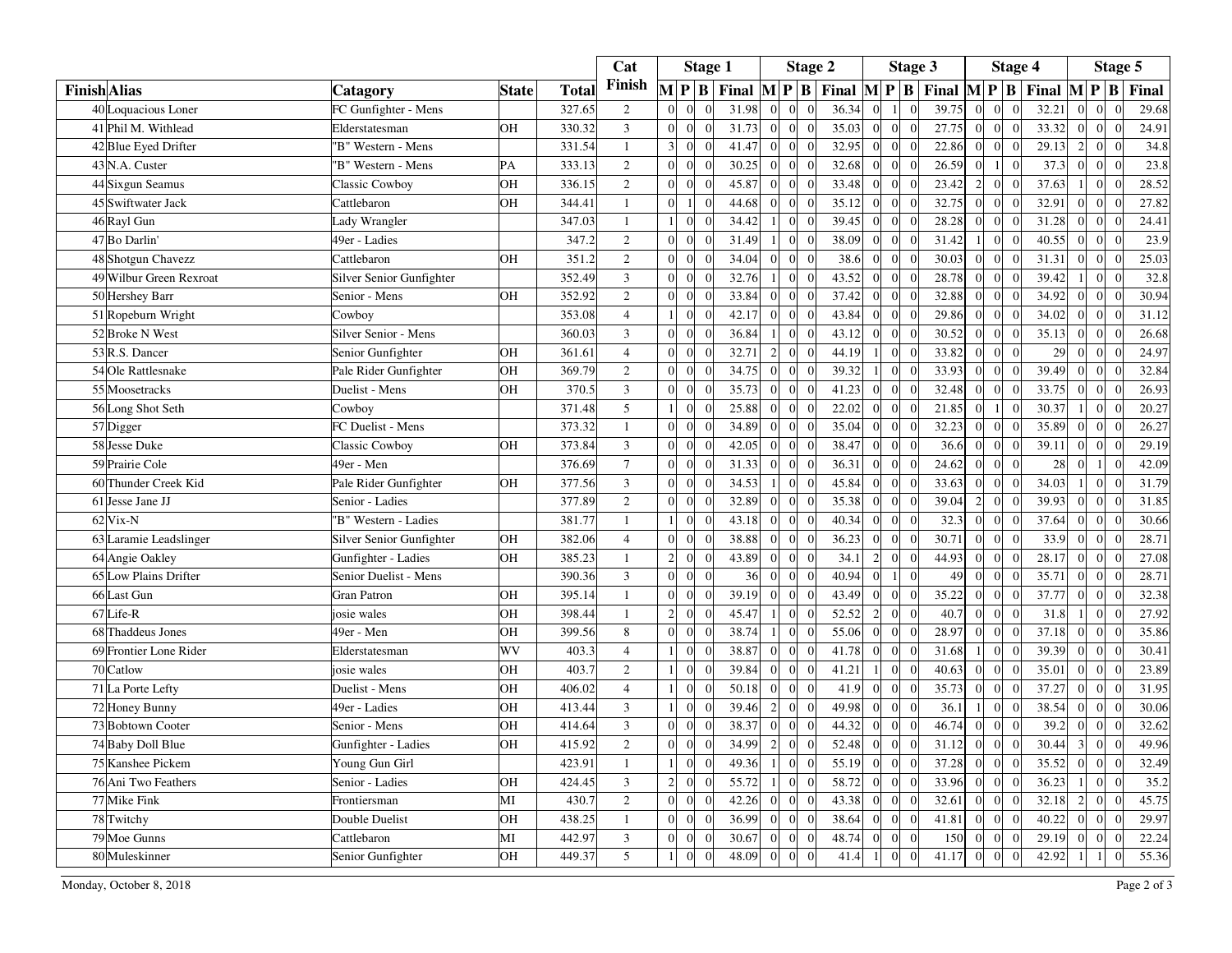|                         |                 |                                 |              |        |                                                    | Stage 6 |                  |                 | Stage 7                                  |                                    |                | Stage 8 | Stage 9          |                                                                            |                |                 | Stage 10         |       |
|-------------------------|-----------------|---------------------------------|--------------|--------|----------------------------------------------------|---------|------------------|-----------------|------------------------------------------|------------------------------------|----------------|---------|------------------|----------------------------------------------------------------------------|----------------|-----------------|------------------|-------|
| <b>Finish</b> Alias     | Number          | Catagory                        | <b>State</b> |        | Total M P B                                        | Final   |                  |                 | $ M P B $ Final $ M P B $ Final $ M P B$ |                                    |                |         |                  | Final $\begin{bmatrix} \mathbf{M} & \mathbf{P} & \mathbf{B} \end{bmatrix}$ |                |                 |                  | Final |
| 40 Loquacious Loner     |                 | 75295 FC Gunfighter - Mens      |              | 327.65 | $\overline{0}$<br>$\overline{0}$<br>$\overline{0}$ | 26.46   | $\overline{0}$   | $\overline{0}$  | 40.73<br>$\boldsymbol{0}$                | $\mathbf{0}$<br>$\mathbf{0}$       | $\theta$       | 29.76   | $\mathbf{0}$     | 27.37                                                                      | $\mathbf{1}$   | $\overline{0}$  | $\boldsymbol{0}$ | 33.37 |
| 41 Phil M. Withlead     |                 | 96444 Elderstatesman            | OH           | 330.32 | $\theta$<br>$\Omega$<br>$\sqrt{ }$                 | 29.93   | $\Omega$         | $\Omega$        | $\theta$<br>49.02                        | $\overline{0}$<br>$\Omega$         | $\Omega$       | 34.21   | $\overline{0}$   | 31.72                                                                      | $\Omega$       | $\overline{0}$  | $\theta$         | 32.7  |
| 42 Blue Eyed Drifter    | 93535           | "B" Western - Mens              |              | 331.54 | $\overline{2}$<br>$\overline{0}$<br>$\theta$       | 31.6    |                  | $\overline{0}$  | $\overline{0}$<br>36.94                  | $\overline{0}$                     | $\Omega$       | 32.78   | $\theta$         | 43.43                                                                      | $\overline{0}$ | $\overline{0}$  | $\Omega$         | 25.58 |
| 43 N.A. Custer          |                 | 70498 "B" Western - Mens        | PA           | 333.13 | $\overline{0}$<br>$\overline{0}$<br>$\Omega$       | 26.23   | $\overline{1}$   | $\overline{0}$  | 42.71<br>$\overline{0}$                  | $\overline{0}$                     | $\Omega$       | 36.72   | $\overline{0}$   | 44.03                                                                      | $\overline{0}$ | $\overline{0}$  | $\Omega$         | 32.82 |
| 44 Sixgun Seamus        |                 | 94002 Classic Cowboy            | OH           | 336.15 | $\sqrt{ }$<br>$\overline{0}$<br>$\sqrt{ }$         | 31.67   | $\boldsymbol{0}$ | $\theta$        | $\boldsymbol{0}$<br>35.64                | $\overline{0}$                     | $\Omega$       | 32.3    | $\theta$         | 29.05                                                                      |                | $\overline{0}$  | $\sqrt{ }$       | 38.57 |
| 45 Swiftwater Jack      |                 | 63128 Cattlebaron               | OH           | 344.41 | $\overline{0}$<br>$\overline{0}$<br>$\Omega$       | 29.7    | $\overline{0}$   | $\overline{0}$  | $\overline{0}$<br>40.68                  | $\overline{0}$<br>$\Omega$         | $\theta$       | 36.21   | $\overline{0}$   | 32.3                                                                       | $\Omega$       | $\overline{0}$  | $\Omega$         | 32.24 |
| 46 Rayl Gun             |                 | 97635 Lady Wrangler             |              | 347.03 | $\overline{0}$<br>$\theta$<br>$\sqrt{ }$           | 29.07   |                  | $\overline{0}$  | 48.46<br>$\overline{0}$                  | $\overline{0}$                     | $\Omega$       | 39.36   | $\theta$         | 37.53                                                                      | $\overline{0}$ | $\overline{0}$  | $\sqrt{ }$       | 34.77 |
| 47 Bo Darlin'           |                 | 90690 49er - Ladies             |              | 347.2  | $\overline{0}$<br>$\overline{0}$<br>$\mathcal{C}$  | 35.11   |                  | $\overline{0}$  | 40.57<br>$\boldsymbol{0}$                | $\boldsymbol{2}$<br>$\overline{0}$ | $\Omega$       | 39.01   | $\theta$         | 29.28                                                                      | $\mathbf{0}$   | $\overline{0}$  | $\sqrt{ }$       | 37.78 |
| 48 Shotgun Chavezz      |                 | 11219 Cattlebaron               | OH           | 351.2  | $\theta$<br>$\Omega$<br>$\sqrt{ }$                 | 30.2    | $\mathbf{0}$     | $\Omega$        | $\overline{0}$<br>64.76                  | $\overline{0}$<br>$\Omega$         |                | 32.66   | $\Omega$         | 31.99                                                                      | $\Omega$       | $\overline{0}$  | $\theta$         | 32.58 |
| 49 Wilbur Green Rexroat |                 | 12515 Silver Senior Gunfighter  |              | 352.49 | $\overline{0}$<br>$\overline{0}$                   | 29.64   | $\mathbf{0}$     | $\Omega$        | 42.31<br>$\theta$                        | $\overline{0}$<br>$\overline{0}$   |                | 36.55   | $\overline{0}$   | 32.93                                                                      | $\Omega$       | $\overline{0}$  | $\sqrt{ }$       | 33.78 |
| 50 Hershey Barr         |                 | 61688 Senior - Mens             | OH           | 352.92 | $\overline{0}$<br>$\overline{0}$<br>$\sqrt{ }$     | 28.38   | $\mathbf{0}$     | $\overline{0}$  | $\overline{0}$<br>47.81                  | $\overline{0}$<br>$\mathbf{0}$     | $\Omega$       | 35.3    | $\overline{0}$   | 38.43                                                                      | $\overline{0}$ | $\overline{0}$  | $\theta$         | 33    |
| 51 Ropeburn Wright      | 27277418 Cowboy |                                 |              | 353.08 | $\sqrt{ }$<br>$\mathbf{0}$                         | 29.21   | $\boldsymbol{0}$ | $\Omega$        | $\boldsymbol{0}$<br>39.12                | $\boldsymbol{0}$<br>$\Omega$       |                | 35.28   | $\theta$         | 37.16                                                                      | $\Omega$       | $\overline{0}$  | $\Omega$         | 31.3  |
| 52 Broke N West         |                 | 20185 Silver Senior - Mens      |              | 360.03 | $\overline{0}$<br>$\overline{0}$<br>$\sqrt{ }$     | 31.98   | $\overline{0}$   | $\overline{0}$  | $\overline{0}$<br>43.38                  | $\overline{0}$<br>$\overline{0}$   | $\Omega$       | 36.93   | $\overline{0}$   | 40.12                                                                      | $\mathbf{0}$   | $\overline{0}$  | $\theta$         | 35.33 |
| 53 R.S. Dancer          |                 | 53825 Senior Gunfighter         | OH           | 361.61 | 3<br>$\overline{0}$<br>$\sqrt{ }$                  | 42.29   | $\overline{c}$   | $\Omega$        | 49.02<br>$\boldsymbol{0}$                | $\Omega$                           |                | 35.71   | $\mathbf{0}$     | 33.76                                                                      |                | $\overline{0}$  | $\sqrt{ }$       | 36.14 |
| 54 Ole Rattlesnake      |                 | 88082 Pale Rider Gunfighter     | OН           | 369.79 | $\mathbf{0}$<br>$\overline{0}$<br>$\mathcal{C}$    | 36.55   | $\boldsymbol{0}$ | $\overline{0}$  | 41.93<br>$\mathbf{0}$                    | $\boldsymbol{0}$<br>$\mathbf{0}$   | $\overline{0}$ | 35.92   | $\mathbf{0}$     | 37.77                                                                      | $\mathbf{0}$   | $\overline{0}$  | $\mathcal{C}$    | 37.29 |
| 55 Moosetracks          |                 | 66847 Duelist - Mens            | OH           | 370.5  | $\Omega$<br>$\Omega$                               | 32.66   |                  | $\Omega$        | $\boldsymbol{0}$<br>48.9                 | $\Omega$<br>$\Omega$               | $\Omega$       | 40.7    | $\Omega$         | 41.25                                                                      | $\Omega$       | $\Omega$        | $\Omega$         | 36.87 |
| 56 Long Shot Seth       |                 | 98770 Cowboy                    |              | 371.48 | $\overline{0}$<br>$\overline{0}$                   | 21.7    | $\boldsymbol{0}$ | $\overline{0}$  | $\boldsymbol{0}$<br>29.91                | $\overline{0}$<br>$\overline{0}$   | $\theta$       | 150     | $\overline{0}$   | 23.02                                                                      |                | $\overline{0}$  |                  | 26.46 |
| 57 Digger               |                 | 87708 FC Duelist - Mens         |              | 373.32 | $\Omega$<br>$\sqrt{ }$<br>$\Omega$                 | 30.62   | $\Omega$         | $\Omega$        | $\Omega$<br>44.46                        | $\Omega$<br>$\overline{1}$         | $\Omega$       | 69.97   | $\Omega$         | 33.51                                                                      | $\Omega$       | $\overline{0}$  | $\Omega$         | 30.44 |
| 58 Jesse Duke           |                 | 35865 Classic Cowboy            | <b>OH</b>    | 373.84 | $\mathbf{0}$<br>$\Omega$                           | 33.42   | $\boldsymbol{0}$ | $\theta$        | $\overline{0}$<br>45                     | $\overline{0}$                     |                | 41.25   | $\theta$         | 34.47                                                                      | $\overline{0}$ | $\overline{0}$  |                  | 34.28 |
| 59 Prairie Cole         |                 | 9876949er - Men                 |              | 376.69 | $\overline{2}$<br>$\Omega$<br>$\Omega$             | 43.03   | $\overline{2}$   | -11             | $\theta$<br>64.35                        | $\boldsymbol{0}$                   | $\Omega$       | 43.66   | $\Omega$         | 27.35                                                                      | $\overline{1}$ | $\overline{0}$  | $\Omega$         | 35.95 |
| 60 Thunder Creek Kid    |                 | 95385 Pale Rider Gunfighter     | OH           | 377.56 | $\overline{0}$<br>$\sqrt{ }$                       | 36.75   | $\overline{1}$   | $\Omega$        | $\overline{0}$<br>46.03                  | $\overline{0}$<br>$\Omega$         | $\Omega$       | 39.87   | $\theta$         | 33.43                                                                      | $\Omega$       | $\overline{0}$  | $\sqrt{ }$       | 41.66 |
| 61 Jesse Jane JJ        |                 | 79522 Senior - Ladies           |              | 377.89 | $\mathbf{0}$<br>$\overline{0}$<br>$\overline{0}$   | 33.71   | $\overline{0}$   | $\vert 0 \vert$ | 52.19<br>$\mathbf{0}$                    | $\mathbf{0}$<br>$\mathbf{1}$       | $\overline{0}$ | 39.29   | $\mathbf{0}$     | 36.47                                                                      | $\overline{0}$ | $\overline{0}$  | $\overline{0}$   | 37.14 |
| 62 Vix-N                |                 | 96591 "B" Western - Ladies      |              | 381.77 | $\Omega$<br>$\overline{0}$                         | 31.97   |                  | $\Omega$        | $\overline{0}$<br>57.29                  | $\overline{0}$<br>$\Omega$         | $\Omega$       | 35.21   | $\theta$         | 38.9                                                                       | $\Omega$       | $\Omega$        | $\Omega$         | 34.28 |
| 63 Laramie Leadslinger  |                 | 102666 Silver Senior Gunfighter | OH           | 382.06 | $\overline{0}$<br>$\boldsymbol{0}$<br>$\sqrt{ }$   | 32.87   |                  | $\overline{0}$  | 52.43<br>$\overline{0}$                  | $\overline{3}$<br>$\boldsymbol{0}$ | $\theta$       | 46.7    | $\mathbf{0}$     | 38.42                                                                      | $\overline{0}$ | $\overline{0}$  | $\sqrt{ }$       | 43.21 |
| 64 Angie Oakley         |                 | 101763 Gunfighter - Ladies      | OH           | 385.23 | $\overline{0}$<br>$\Omega$<br>$\sqrt{ }$           | 29.56   | $\mathbf{0}$     | $\Omega$        | $\overline{0}$<br>41.1                   | $\overline{4}$<br>$\overline{0}$   | $\theta$       | 50.46   | $\overline{0}$   | 49.6                                                                       | $\overline{0}$ | $\overline{0}$  | $\Omega$         | 36.34 |
| 65 Low Plains Drifter   |                 | 91165 Senior Duelist - Mens     |              | 390.36 | $\overline{0}$<br>$\sqrt{ }$                       | 39.7    | $\boldsymbol{0}$ | $\overline{0}$  | $\boldsymbol{0}$<br>46.12                | $\overline{0}$<br>$\theta$         |                | 39.6    | $\theta$         | 37.14                                                                      | $\mathbf{0}$   | $\overline{0}$  |                  | 37.44 |
| 66 Last Gun             |                 | 44096 Gran Patron               | <b>OH</b>    | 395.14 | $\overline{0}$<br>$\overline{0}$<br>$\sqrt{ }$     | 35.44   | $\overline{1}$   | $\Omega$        | 53.57<br>$\overline{0}$                  | $\Omega$<br>$\overline{0}$         | $\Omega$       | 39.89   | $\Omega$         | 40.92                                                                      | $\Omega$       | $\overline{0}$  | $\Omega$         | 37.27 |
| 67 Life-R               |                 | 44051 josie wales               | OH           | 398.44 | $\sqrt{ }$<br>$\overline{0}$<br>$\sqrt{ }$         | 28.56   | $\boldsymbol{0}$ | $\overline{0}$  | $\boldsymbol{0}$<br>43.43                | $\overline{0}$                     | $\Omega$       | 45.22   | $\overline{0}$   | 34.71                                                                      | $\overline{0}$ | $\overline{0}$  | $\Omega$         | 48.11 |
| 68 Thaddeus Jones       |                 | 79069 49er - Men                | OH           | 399.56 | $\overline{0}$<br>$\overline{0}$<br>-1             | 40.71   |                  | $\overline{0}$  | 47.97<br>$\overline{0}$                  | $\overline{0}$<br>$\mathbf{0}$     | $\Omega$       | 41.69   | $\mathbf{0}$     | 32.73                                                                      | $\overline{0}$ | $\overline{0}$  | $\overline{0}$   | 40.65 |
| 69 Frontier Lone Rider  |                 | 73063 Elderstatesman            | WV           | 403.3  | $\overline{0}$<br>$\overline{0}$<br>$\sqrt{ }$     | 35.18   |                  | $\theta$        | 52.76<br>$\boldsymbol{0}$                | $\overline{0}$<br>$\Omega$         |                | 39.58   | $\Omega$         | 45.1                                                                       | $\overline{c}$ | $\overline{0}$  | $\Omega$         | 48.55 |
| 70 Catlow               |                 | 4697 josie wales                | OH           | 403.7  | $\overline{0}$<br>$\overline{0}$<br>$\sqrt{ }$     | 32.93   | $\overline{4}$   | $\overline{0}$  | $\overline{0}$<br>64.3                   | $\overline{0}$                     | $\Omega$       | 41.66   | $\mathbf{0}$     | 47.67                                                                      | $\overline{0}$ | $\overline{0}$  | $\Omega$         | 36.56 |
| 71 La Porte Lefty       |                 | 101789 Duelist - Mens           | OH           | 406.02 | $\overline{0}$<br>$\sqrt{ }$<br>$\sqrt{ }$         | 40.38   | $\overline{c}$   | $\overline{0}$  | $\overline{0}$<br>54.14                  | $\overline{0}$<br>$\Omega$         | $\Omega$       | 40.41   | $\mathbf{0}$     | 33.54                                                                      |                | $\overline{0}$  | $\sqrt{ }$       | 40.52 |
| 72 Honey Bunny          |                 | 101225 49er - Ladies            | OH           | 413.44 | $\sqrt{ }$<br>$\overline{0}$<br>$\sqrt{ }$         | 30.48   |                  | $\overline{0}$  | 47.16<br>$\boldsymbol{0}$                | $\mathfrak{S}$<br>$\boldsymbol{0}$ | $\overline{0}$ | 67.31   | $\boldsymbol{0}$ | 33.14                                                                      | $\overline{0}$ | $\vert 0 \vert$ | $\Omega$         | 41.21 |
| 73 Bobtown Cooter       |                 | 94037 Senior - Mens             | OH           | 414.64 | $\overline{0}$<br>$\Omega$                         | 38.22   | $\mathbf{0}$     | $\Omega$        | $\overline{0}$<br>46.71                  | $\Omega$<br>$\overline{0}$         | $\theta$       | 44.25   | $\theta$         | 37.88                                                                      | $\overline{0}$ | $\overline{0}$  | $\theta$         | 46.33 |
| 74 Baby Doll Blue       |                 | 101038 Gunfighter - Ladies      | OH           | 415.92 | $\sqrt{ }$<br>$\overline{0}$<br>$\sqrt{ }$         | 41.11   |                  | $\Omega$        | $\overline{0}$<br>48.47                  | $\Omega$<br>$\overline{4}$         | $\Omega$       | 41.4    | $\theta$         | 35.22                                                                      |                | $\overline{0}$  | $\sqrt{ }$       | 50.73 |
| 75 Kanshee Pickem       |                 | 105924 Young Gun Girl           |              | 423.91 | $\overline{0}$<br>$\Omega$                         | 42.3    | $\boldsymbol{0}$ | -11             | 54.82<br>$\overline{0}$                  | $\overline{0}$<br>$\theta$         | $\overline{0}$ | 40.73   | $\theta$         | 39.94                                                                      | $\overline{0}$ | $\overline{0}$  | $\Omega$         | 36.28 |
| 76 Ani Two Feathers     |                 | 88727 Senior - Ladies           | <b>OH</b>    | 424.45 | $\overline{0}$<br>$\sqrt{ }$                       | 38.92   |                  | $\Omega$        | 51.43<br>$\overline{0}$                  | $\overline{0}$<br>$\Omega$         | $\Omega$       | 37.4    | $\theta$         | 40.36                                                                      | $\Omega$       | $\overline{0}$  | $\Omega$         | 36.51 |
| 77 Mike Fink            |                 | 29047 Frontiersman              | MI           | 430.7  | $\overline{2}$<br>$\overline{0}$<br>$\sqrt{ }$     | 54.59   |                  | $\overline{0}$  | $\overline{0}$<br>48.5                   | $\boldsymbol{0}$                   | $\overline{0}$ | 42.75   | $\overline{0}$   | 44.81                                                                      | $\overline{0}$ | $\overline{0}$  | $\Omega$         | 43.87 |
| 78 Twitchy              |                 | 88356 Double Duelist            | OH           | 438.25 | $\overline{0}$<br>$\Omega$<br>$\sqrt{ }$           | 29.52   | $\overline{7}$   | $\Omega$        | $\overline{0}$<br>72.13                  | 8<br>$\boldsymbol{0}$              | $\Omega$       | 79.64   | $\mathbf{0}$     | 31.58                                                                      |                | $\overline{0}$  | $\Omega$         | 37.75 |
| 79 Moe Gunns            |                 | 26854 Cattlebaron               | MI           | 442.97 | $\overline{0}$<br>$\overline{0}$<br>- 0            | 27.47   | $\mathbf{0}$     | $\vert 0 \vert$ | 37.52<br>$\mathbf{0}$                    | $\boldsymbol{0}$<br>$\overline{0}$ | $\theta$       | 29.83   | $\mathbf{0}$     | 32.95                                                                      | $\overline{0}$ | $\overline{0}$  | $\mathcal{C}$    | 34.36 |
| 80 Muleskinner          |                 | 38729 Senior Gunfighter         | OH           | 449.37 | $\Omega$<br>$\sqrt{ }$                             | 49.5    | $\vert$          | $\Omega$        | $\boldsymbol{0}$<br>56.93                | $\boldsymbol{0}$<br>$\Omega$       | $\theta$       | 35.69   | $\mathbf{0}$     | 35.23                                                                      | $\Omega$       | $\overline{0}$  | $\Omega$         | 43.08 |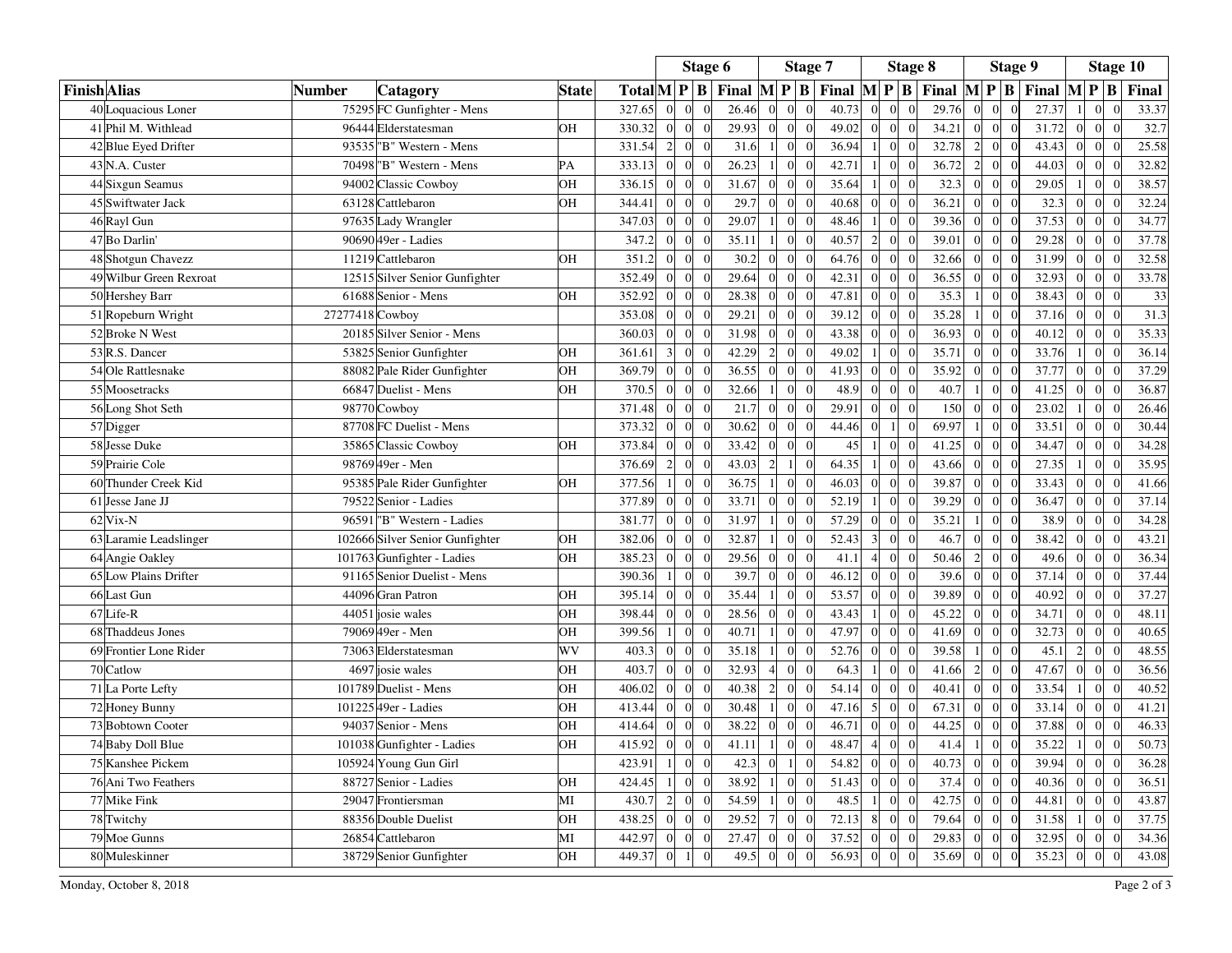|                            |                           |              |              | Cat            |                 | <b>Stage 1</b>             |                                                                                        |                       | <b>Stage 2</b>         |       |                 |                | Stage 3                  | <b>Stage 4</b> |                                   |                |                                                                                                                            |                | Stage 5                     |       |
|----------------------------|---------------------------|--------------|--------------|----------------|-----------------|----------------------------|----------------------------------------------------------------------------------------|-----------------------|------------------------|-------|-----------------|----------------|--------------------------|----------------|-----------------------------------|----------------|----------------------------------------------------------------------------------------------------------------------------|----------------|-----------------------------|-------|
| <b>Finish</b> Alias        | <b>Catagory</b>           | <b>State</b> | <b>Total</b> | Finish         |                 |                            | $\mathbf{M} \mathbf{P} \mathbf{B} \mathbf{F}$ Final $\mathbf{M} \mathbf{P} \mathbf{B}$ |                       |                        |       |                 |                |                          |                |                                   |                | Final $\mathbf{M} \mathbf{P} \mathbf{B}$ Final $\mathbf{M} \mathbf{P} \mathbf{B}$ Final $\mathbf{M} \mathbf{P} \mathbf{B}$ |                |                             | Final |
| 81 Rodent                  | Cattlebaron               | MI           | 450.2        | $\overline{4}$ | $\overline{4}$  | $\overline{0}$<br>$\Omega$ | 64.57                                                                                  | $\vert$ 0             | $\Omega$<br>$\sqrt{ }$ | 47.86 | $\overline{0}$  | $\Omega$       | $\theta$<br>41.01        |                | $\overline{0}$<br>$\Omega$        | $\vert$ 0      | 40.82                                                                                                                      | $\Omega$       | $\overline{0}$<br>$\Omega$  | 31.21 |
| 82 Cayenne Kay             | Classic Cowgirl           | OH           | 453.72       | $\mathbf{1}$   | $\Omega$        | $\Omega$<br>$\theta$       | 43.48                                                                                  | $\Omega$              | $\sqrt{ }$<br>$\Omega$ | 50.67 | 1               | $\Omega$       | $\theta$<br>50.09        |                | $\Omega$<br>$\Omega$              | $\Omega$       | 41.95                                                                                                                      | $\Omega$       | $\Omega$<br>$\Omega$        | 37.04 |
| 83 Bad Brass               | <b>Classic Cowboy</b>     | MI           | 456.22       | $\overline{4}$ | $\overline{0}$  | $\theta$<br>$\Omega$       | 34.9                                                                                   |                       | $\Omega$<br>$\bigcap$  | 40.68 | $\vert 0 \vert$ | $\overline{0}$ | $\Omega$                 | 150            | $\overline{0}$<br>$\overline{0}$  | $\Omega$       | 32.45                                                                                                                      | $\Omega$       | $\vert$ 0                   | 24.77 |
| 84 Mean Gun Mark           | Outlaw                    |              | 457.03       | $\mathbf{1}$   |                 | $\overline{0}$             | 32.85                                                                                  | $\Omega$              | $\bigcap$<br>$\Omega$  | 41.79 | $\overline{0}$  | $\overline{0}$ | $\theta$                 | 22.77          | $\overline{0}$                    | $\Omega$       | 34.02                                                                                                                      | 3              | $\overline{0}$              | 49.29 |
| 85 Kid Irish Lightning     | Duelist - Mens            | IN           | 464.64       | 5              |                 | $\overline{0}$             | 50.64                                                                                  | $\boldsymbol{\Delta}$ | $\Omega$<br>$\Omega$   | 67.73 | $\overline{0}$  | $\overline{0}$ | $\theta$                 | 37.15          | $\overline{0}$<br>3               | $\Omega$       | 45.85                                                                                                                      |                | $\overline{0}$<br>$\Omega$  | 44.63 |
| 86 Rattlesnake Jake        | Elderstatesman            |              | 477.47       | 5              | $\Omega$        | $\theta$                   | 43.63                                                                                  | $\overline{c}$        | $\sqrt{ }$<br>$\Omega$ | 55.27 | $\vert 0 \vert$ | $\overline{0}$ | 54.03<br>$\overline{0}$  |                | $\overline{0}$                    | $\Omega$       | 47.38                                                                                                                      |                | $\vert$ 0<br>$\Omega$       | 31.44 |
| 87 Old Iron Hip            | Elderstatesman            | OH           | 478.07       | 6              | $\mathbf{1}$    | $\theta$                   | 53.16                                                                                  |                       | $\bigcap$<br>$\Omega$  | 60.27 | $\overline{0}$  | $\overline{0}$ | $\theta$                 | 39             | $\overline{0}$<br>$\Omega$        | $\Omega$       | 44.5                                                                                                                       |                | 0 <br>$\Omega$              | 34.42 |
| 88 Rye Miles               | Senior Duelist - Mens     | OH           | 491.82       | $\overline{4}$ | $\overline{0}$  | $\overline{0}$             | 32.36                                                                                  |                       | $\Omega$<br>$\Omega$   | 42.27 | $\mathbf{0}$    | $\overline{0}$ | $\overline{0}$           | 46.06          | 0 <br>$\overline{0}$              | $\overline{0}$ | 29.43                                                                                                                      |                | 0                           | 39.46 |
| 89 Sew Cantina             | Lady Wrangler             | OH           | 494.28       | $\overline{c}$ | $\vert$         | $\overline{0}$<br>$\theta$ | 51.37                                                                                  | $\overline{0}$        | $\Omega$<br>$\Omega$   | 50.45 | $\overline{0}$  | $\overline{0}$ | $\theta$                 | 40.7           | $\overline{0}$<br>$\overline{1}$  | $\Omega$       | 52.69                                                                                                                      | $\Omega$       | $\overline{0}$<br>$\Omega$  | 36.11 |
| 90 No Name                 | Cattlebaron               | OH           | 494.74       | 5              | $\overline{0}$  |                            | 53.31                                                                                  | $\vert$ 0             | $\Omega$<br>$\Omega$   | 50.69 | $\overline{0}$  | $\overline{0}$ | $\overline{0}$           | 25.4           | $\vert 0 \vert$<br>$\overline{0}$ | $\overline{0}$ | 39.18                                                                                                                      | $\Omega$       | $\vert$ 0<br>$\Omega$       | 31.16 |
| 91 Travelin Kid            | Gunfighter - Mens         |              | 496.44       | $\overline{4}$ | $\overline{2}$  | $\theta$                   | 42.65                                                                                  |                       | $\Omega$<br>$\Omega$   | 55.71 | $\overline{0}$  | $\Omega$       | $\Omega$                 | 27.53          | $\mathbf{0}$                      | $\Omega$       | 48.64                                                                                                                      | 2              | $\overline{0}$              | 52.48 |
| 92 Captain Henry           | Frontiersman Gunfighter   | OH           | 497.35       | $\overline{3}$ | $\Omega$        | $\Omega$                   | 41.35                                                                                  | $\Omega$              | $\Omega$               | 69.97 | $\vert$ 1       | $\Omega$       | 44.64<br>$\theta$        |                | $\overline{0}$                    | $\Omega$       | 55.56                                                                                                                      |                | $\Omega$                    | 39.29 |
| 93 Flint N. Steele         | <b>Classic Cowboy</b>     | OH           | 502.18       | 5              | $\overline{0}$  | $\overline{0}$<br>$\Omega$ | 44.61                                                                                  | $\overline{0}$        | $\sqrt{ }$<br>$\Omega$ | 58.54 | $\vert 0 \vert$ | $\overline{0}$ | $\overline{0}$           | 38.98          | $\overline{0}$<br>$\overline{0}$  | $\Omega$       | 49.06                                                                                                                      |                | $\vert 0 \vert$             | 41.15 |
| 94 Three Toed Pete         | Senior - Mens             | WV           | 512.83       | $\overline{4}$ | $\overline{2}$  | $\overline{0}$             | 48.28                                                                                  |                       | $\Omega$<br>$\Omega$   | 42.52 | $\overline{0}$  | $\overline{0}$ | $\Omega$                 | 150            | $\overline{0}$<br>$\vert$ 5       | $\Omega$       | 51.9                                                                                                                       | $\Omega$       | $\vert$ 0<br>$\Omega$       | 35.68 |
| 95 I.V. Woody              | 49er - Ladies             |              | 550.3        | $\overline{4}$ | 10 <sup>1</sup> | $\overline{0}$<br>$\Omega$ | 115.03                                                                                 | 3                     | $\Omega$<br>$\Omega$   | 62.53 | $\Omega$        | $\Omega$       | $\Omega$                 | 37.12          | $\overline{0}$                    | $\Omega$       | 47.68                                                                                                                      |                | $\vert$ 0<br>$\Omega$       | 40.4  |
| 96 Rose Louise Reasoner    | Lady Senior Gunfighter    |              | 565.7        | $\mathbf{1}$   | $\Omega$        | $\Omega$                   | 50.63                                                                                  |                       | $\Omega$<br>$\Omega$   | 61.93 | 1 <sup>1</sup>  | $\Omega$       | 51.08<br>$\Omega$        |                | $\Omega$<br>$\Omega$              | $\Omega$       | 48.63                                                                                                                      |                | 1 <sup>1</sup>              | 56.04 |
| 97 Calico Mary             | F.C. Gunfighter - Ladies  |              | 566.73       | 1              | $\vert$ 3       | $\mathbf{0}$               | 77.44                                                                                  | $\vert$ 0             | $\Omega$<br>$\Omega$   | 66.05 | $\overline{0}$  | $\overline{0}$ | $\overline{0}$           | 53.4           | $\vert$<br>$\overline{0}$         | $\Omega$       | 47.93                                                                                                                      | $\Omega$       | $\vert$ 0                   | 42.33 |
| 98 Crowbar                 | Senior Gunfighter         | OH           | 574.06       | 6              | 1 <sup>1</sup>  |                            | 62.79                                                                                  |                       | $\Omega$<br>$\bigcap$  | 61.95 | $\overline{0}$  | $\overline{0}$ | $\overline{0}$           | 54.77          | $\overline{0}$<br>$\vert$         | $\Omega$       | 62.59                                                                                                                      |                | 0 <br>$\Omega$              | 44.65 |
| 99 Shenango Joe            | Cattlebaron               | OH           | 574.23       | 6              | $\Omega$        |                            | 60.55                                                                                  | $\overline{0}$        | $\Omega$<br>$\Omega$   | 60.19 | $\overline{0}$  | $\overline{0}$ | $\theta$                 | 43.9           | $\overline{0}$<br>$\Omega$        | $\Omega$       | 52.96                                                                                                                      |                | $\vert$ 0<br>$\Omega$       | 46.57 |
| 100 Corbin Dallas          | Elderstatesman            | OH           | 598.28       | $\tau$         | $\overline{0}$  | $\theta$                   | 40.01                                                                                  | $\overline{0}$        | $\Omega$<br>$\Omega$   | 53.32 | $\overline{9}$  | $\overline{0}$ | $\overline{0}$           | 150            | $\mathbf{0}$<br>$\Omega$          | $\Omega$       | 45.43                                                                                                                      | $\Omega$       | $\overline{0}$              | 35.11 |
| 101 Little Mama            | <b>Grand Dame</b>         |              | 618.09       | $\mathbf{1}$   | $\Omega$        | $\mathbf{0}$               | 57.34                                                                                  | $\Omega$              | $\bigcap$<br>$\Omega$  | 54.22 | 10 <sup>1</sup> | $\overline{0}$ | 137.26<br>$\theta$       |                | $\Omega$<br>$\Omega$              | $\Omega$       | 54.25                                                                                                                      | $\Omega$       | $\Omega$                    | 47.41 |
| 102 Clay Pike Kid          | <b>Buckaroo Boy</b>       |              | 653.32       | $\mathbf{1}$   | -1              | $\overline{0}$<br>$\Omega$ | 72.6                                                                                   | $\Omega$              | $\bigcap$<br>$\Omega$  | 71.36 | $\overline{0}$  | $\vert$ 1      | 71.51<br>$\theta$        |                | $\overline{2}$<br>$\overline{0}$  | $\Omega$       | 59.54                                                                                                                      |                | $\vert$ 0                   | 56.99 |
| 103 Kap Gun Karen          | 49er - Ladies             |              | 676.13       | 5              | $2\vert$        | $\Omega$                   | 74.92                                                                                  |                       | $\Omega$<br>$\sqrt{ }$ | 87.32 | $\vert$         | $\overline{0}$ | $\theta$<br>69.64        |                | $\mathbf{1}$                      | $\Omega$       | 92.87                                                                                                                      | $\Omega$       | $\overline{0}$              | 55.38 |
| 104 Hundred X Kid          | josie wales               |              | 693.77       | 3              | $\Omega$        | $\overline{0}$<br>$\Omega$ | 150                                                                                    | $\overline{4}$        | $\Omega$<br>$\Omega$   | 69.5  | $\overline{4}$  | $\mathbf{1}$   | $\overline{0}$           | 70.39          | $\overline{0}$<br>$\overline{3}$  | $\Omega$       | 62.25                                                                                                                      | $\overline{2}$ | 0 <br>$\Omega$              | 39.96 |
| 105 Kit Coleen             | Duelist - Ladies          | OH           | 703.07       | $\mathbf{1}$   | $\Omega$        | $\Omega$                   | 67.4                                                                                   | $\Omega$              | $\Omega$<br>$\Omega$   | 58.51 | $\overline{0}$  | $\overline{0}$ | $\Omega$                 | 54.96          | $\overline{1}$                    | $\Omega$       | 76.94                                                                                                                      | $\overline{4}$ | 0                           | 85.81 |
| 106 Saddlemaker            | Elderstatesman            |              | 754.43       | $\,8\,$        | $\overline{2}$  | $\mathbf{0}$               | 78.28                                                                                  | $\Omega$              | $\Omega$<br>$\Omega$   | 88.77 | $\overline{0}$  | $\overline{0}$ | 88.08<br>$\overline{0}$  |                | $\vert$ 0<br>$\Omega$             | $\Omega$       | 57.27                                                                                                                      | $\Omega$       | $\overline{0}$              | 53.03 |
| 107 Prairie Dawg           | Josey Wales Frontiersman  | OH           | 861.28       | $\mathbf{1}$   | $\overline{4}$  | $\overline{0}$             | 89.22                                                                                  | 3                     | $\Omega$<br>$\Omega$   | 93.09 | $\mathbf{3}$    | $\vert$ 1      | $\overline{0}$           | 78.37          | $\vert 0 \vert$<br>$\vert$        | $\overline{0}$ | 67.55                                                                                                                      | $\overline{2}$ | 0                           | 62.54 |
| 108 Random Lee             | Pale Rider Elderstatesman |              | 871.54       | $\mathbf{1}$   | $\Omega$        | $\overline{0}$<br>$\theta$ | 150                                                                                    | $\overline{0}$        | $\Omega$<br>$\Omega$   | 67.15 | $\overline{0}$  | $\overline{0}$ | $\overline{0}$<br>67.89  |                | $\vert 0 \vert$<br>$\overline{0}$ | $\overline{0}$ | 71.43                                                                                                                      | $\overline{0}$ | $\vert 0 \vert$<br>$\theta$ | 57.11 |
| 109 DNF-J.J. Medicine Wind | Senior - Mens             | OH           | 5233.59      | 5              | $\Omega$        | $\overline{0}$<br>$\Omega$ | 44.71                                                                                  | $\vert$ 0             | $\Omega$<br>$\Omega$   | 55.5  | $\overline{0}$  | $\overline{0}$ | $\overline{0}$           | 47.63          | $\vert$ 0<br>$\overline{0}$       | $\Omega$       | 40.94                                                                                                                      | $\Omega$       | $\overline{0}$<br>$\theta$  | 49.81 |
| 110 DNF-Dakota Pete        | Wrangler                  |              | 5250.41      | $\mathfrak{Z}$ | $\overline{2}$  | $\Omega$<br>$\theta$       | 48.74                                                                                  | 2                     | $\Omega$               | 76.74 | $\Omega$        | $\Omega$       | $\theta$                 | 36.6           | $\Omega$<br>$\Omega$              | $\Omega$       | 39.57                                                                                                                      | 5              | $\Omega$<br>$\Omega$        | 53.76 |
| 111 DNF-Cheatin Charlie    | Frontiersman              | OH           | 5279.97      | 3              | $\mathbf{1}$    | $\mathbf{0}$<br>$\Omega$   | 33.6                                                                                   |                       | $\Omega$<br>$\Omega$   | 49.86 | $\bf{0}$        | $\overline{0}$ | $\overline{0}$           | 150            | $\overline{0}$<br>$\vert$ 0       | $\Omega$       | 28.32                                                                                                                      | $\Omega$       | $\vert$ 0                   | 23.19 |
| 112 DNF-Coffinmaker        | Josey Wales Frontiersman  | PA           | 9109.81      | $\overline{c}$ | $\Omega$        | $\overline{0}$<br>$\Omega$ | 999                                                                                    | $\Omega$              | $\Omega$<br>$\Omega$   | 999   | 10              | $\vert$ 1      | $\overline{0}$<br>118.81 |                | $\vert$ 0<br>$\overline{0}$       | $\Omega$       | 999                                                                                                                        | $\Omega$       | $\overline{0}$<br>$\Omega$  | 999   |
| 113 Nitro Joe              | 49er - Men                | OH           | 99999.9      | $\mathbf Q$    | $\Omega$        | $\overline{0}$<br>$\Omega$ | 10000                                                                                  | $\Omega$              | $\Omega$<br>$\Omega$   | 10000 | $\overline{0}$  | $\overline{0}$ | 10000<br>$\theta$        |                | $\overline{0}$<br>$\Omega$        | $\Omega$       | 10000                                                                                                                      | $\Omega$       | $\vert$ 0<br>$\theta$       | 10000 |